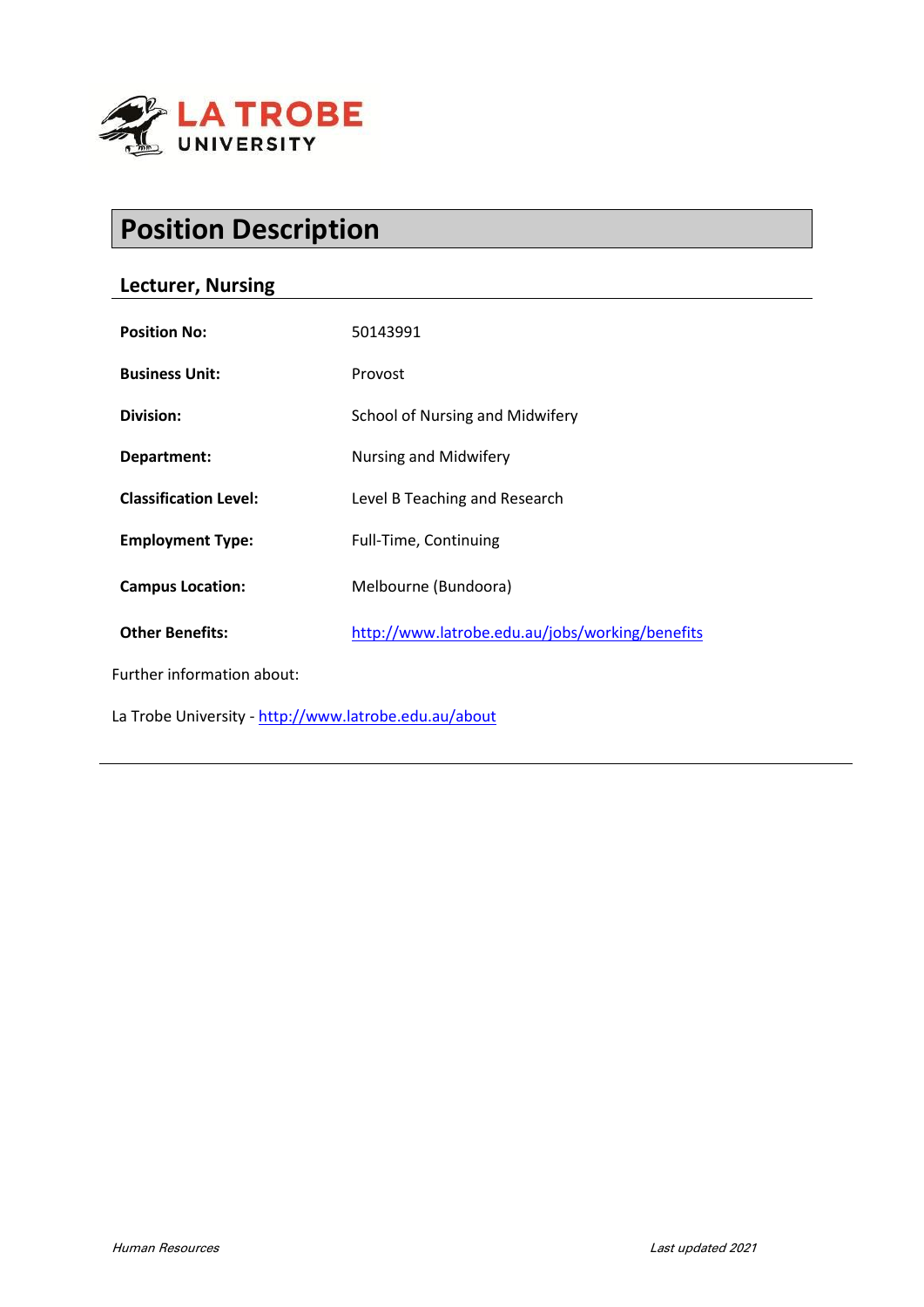#### **Position Context/Purpose**

A Level B teaching and research academic is expected to develop curriculum, teach and/or undertake research and/or other scholarly work relevant to the development of their discipline or professional field. An academic at this level will make a significant contribution to the discipline at the national and international level. They will normally play a major role or provide a significant degree of leadership in scholarly, research and/or professional activities relevant to the profession.

The School of Nursing and Midwifery undertakes a wide range of teaching and research programs in Nursing, Midwifery, Maternal, Family and Child Health, Ageing and Aged Care, Health Service Design, Health and Wellbeing, Time Critical Nursing, Mental Health and Workforce. These interconnected programs combine to form Centres of Excellence based within our clinical networks and Research Centres.

The School of Nursing and Midwifery has immersed the curricula and research within a range of clinical contexts. The School offers undergraduate, postgraduate and higher degree research programs. An essential element is the establishment of Clinical Schools based at Alfred Health, Austin Health, Northern Health and Melbourne Health networks. The Clinical Schools enable students' direct access to expert clinicians and clinical services and provide a rich environment for clinically relevant research and practice change and facilitate opportunities for staff to undertake clinical practice. The Bachelor of Nursing students are based at a clinical school for the third year of the program, with all relevant third year theory and clinical practicums provided within the clinical school networks. Bachelor of Nursing/Bachelor of Midwifery students are also placed at the Women's and Mercy Hospitals. The School has a long established national and international reputation in nursing and midwifery research and education and the Clinical Schools provide opportunities for educational innovations, including simulation and clinician facilitated student supervision.

The School is seeking a Level B academic with expertise in contemporary nursing research/practice, and in facilitating undergraduate and postgraduate education. The successful candidate will be expected to make a significant contribution to the national and international research reputation of the School/University, and will also undertake research resulting in external grant income and international peer-reviewed publications in leading journals in the field.

## **Duties at this level will include:**

- Develop, coordinate and teach a high-quality learning experience that engages students through the conduct of tutorials, practical classes, demonstrations, workshops, student field excursions, clinical sessions and/or studio sessions.
- Demonstrate a scholarly approach to learning and teaching and contribute to disciplinary teaching pedagogy and research.
- Keep abreast of innovations in teaching and learning in areas such as, but not restricted to, online and blended delivery and incorporate where appropriate, to continually develop professional practice skills/knowledge and expertise.
- Conduct and publish, or otherwise disseminate high quality and/or high impact research as a member of a team or independently and produce conference/seminar papers and international peer-reviewed publications from that research as per the academic level benchmarks for the position.
- Co-supervise or, where appropriate supervise Higher Degree by Research (HDR), honours and postgraduate students as required.
- With mentoring support, obtain necessary research funding from external funding sources as per the academic level benchmarks for the position.
- Contribute to building relationships at local and national level.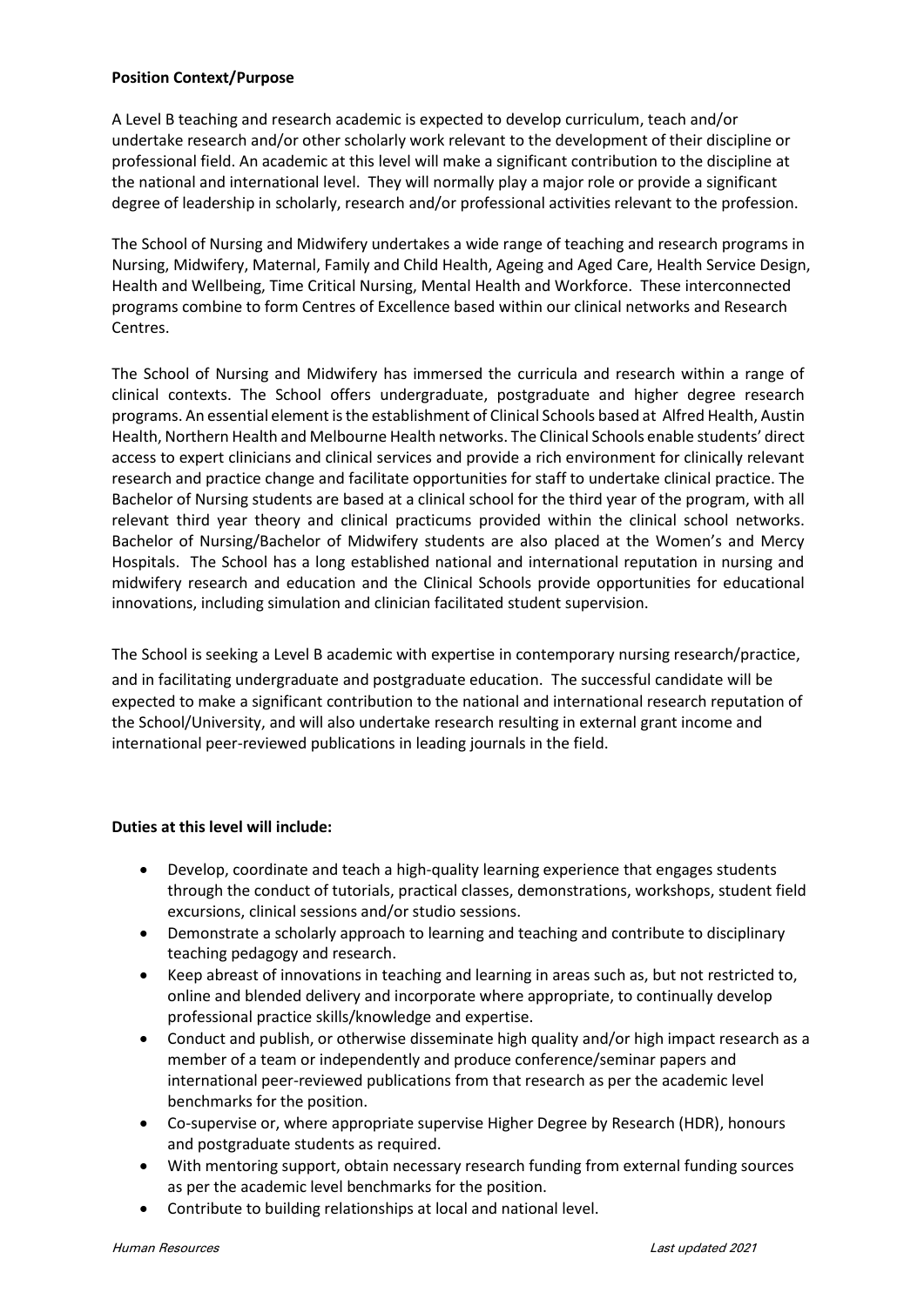- Attend to effective and efficient performance of allocated leadership and administrative functions connected with the position.
- Serve on committees at the school or course level and contribute to committees at the School or University level as required.
- Continue to develop professional practice skills, knowledge, and expertise.
- Undertake other duties and administrative functions commensurate with the classification and scope of the position as required by the Associate Dean (Academic) or Dean of School.

### **Essential Criteria**

#### **Skills and knowledge required for the position**

- Registered or eligible to register as a Registered Nurse with the Australian Health Practitioners Regulation Agency (AHPRA).
- A PhD or equivalent accreditation and standing recognised by the University/profession as appropriate for the Nursing/Midwifery disciplines.
- Demonstrated competence in teaching and curriculum development.
- Ability to encourage intellectual development, discipline development and career aspirations of students.
- Evidence of high quality and/or high impact research funded, conducted and published or otherwise disseminated, relative to opportunity.
- Sound analytical skills with an ability to communicate complex information clearly both verbally and in writing.
- High level organisational skills with the ability to set priorities, meet deadlines, initiate and follow-up actions, all with minimal or no supervision.
- High level verbal and written communication skills, including the ability to interact effectively with people from a diverse range of backgrounds.
- Ability to supervise, or co-supervise, honours, postgraduate and HDR students.
- Demonstrated ability to work collaboratively and productively with staff and students from a diverse range of backgrounds.

#### **Capabilities required to be successful in the position**

- Ability to work collaboratively, recognise the value of diversity and model accountability, connectedness, innovation and care.
- Ability to demonstrate self-awareness, see things from another person's perspective and actively seek out and act on feedback to improve knowledge, skills and behaviour.
- Ability to enable a safe, inclusive, high-performing team culture, prioritising staff mental health and wellbeing.
- Ability to think creatively, explore new ideas and respectfully challenge existing practices in order to improve current ways of working.
- Ability to build a culture of continuous improvement, implementing ideas generated by team members.

#### **Essential Compliance Requirements**

To hold this La Trobe University position the occupant must:

- hold, or be willing to undertake and pass, a Victorian Working With Children Check; AND
- take personal accountability to comply with all University policies, procedures and legislative or regulatory obligations; including but not limited to TEQSA and the Higher Education Threshold Standards.
- Registered or eligible to register as a Registered Nurse with the Australian Health Practitioners Regulation Agency (AHPRA).